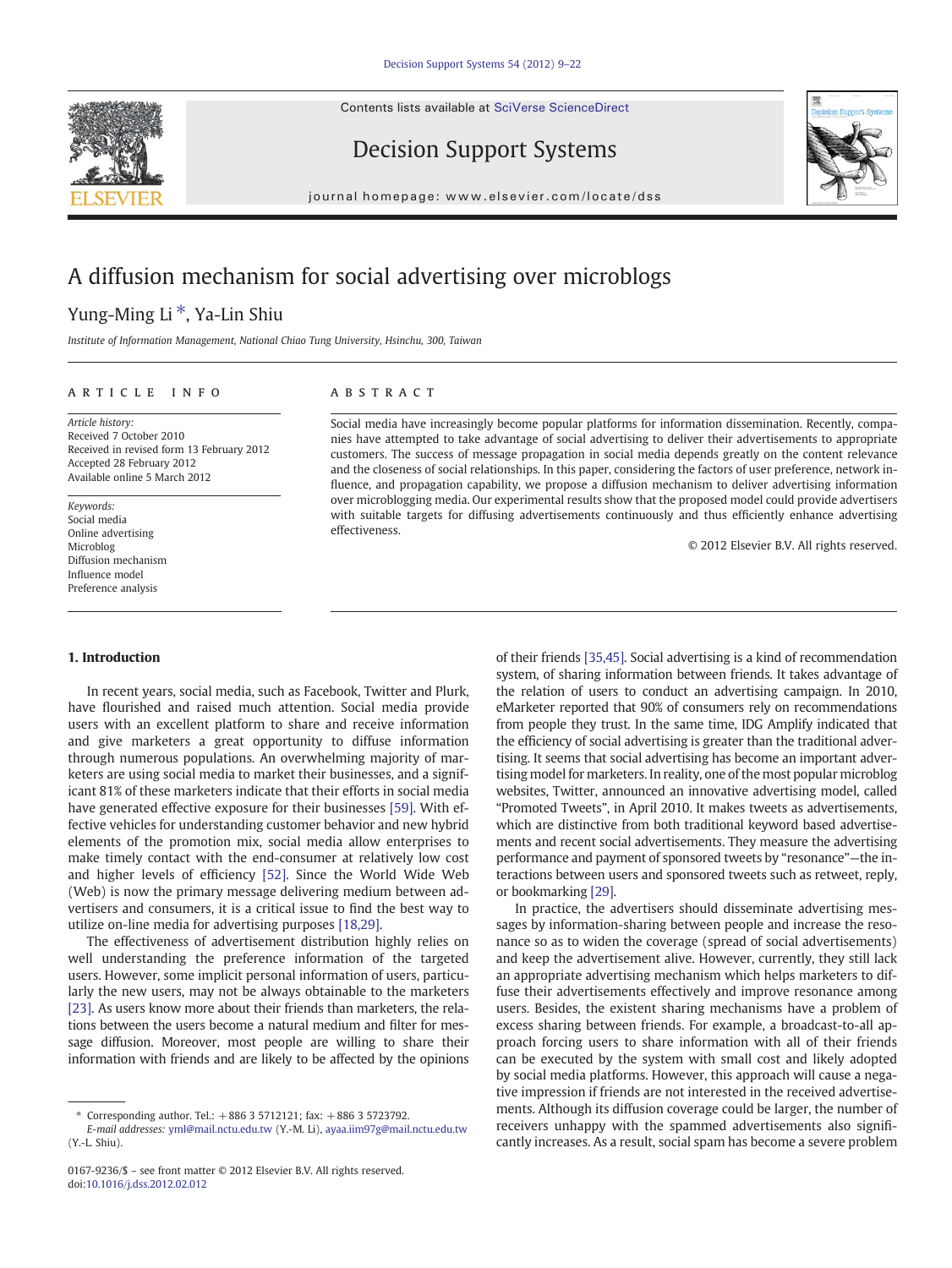confronted by users of social media. Sharing information over the network can improve people's reputation and develop their social capital [\[65\]](#page--1-0). However, sending too many unsolicited and irrelevant messages to friends will make them feel uncomfortable and even harm the development of social capital.

To address these issues, in this research, we design a diffusion support mechanism, which considers the factors of user preference, network influence, and propagation strength, to increase effectiveness of advertisements and support users to share information with appropriate friends. The proposed mechanism allows us to identify social advertisement endorsers with strong propagation capability in advertisement delivery and provides a suitable repost list of friends for each endorser. We validate our mechanism by conducting experiments in Plurk, one of the most popular microblog services. Our experimental results show that the proposed model could enhance the efficiency and effectiveness of advertising campaigns in terms of advertisement relevance, resonance, and coverage.

The rest of the paper is organized as follows: Section 2 reviews related works; [Section 3](#page--1-0) presents the research methodology and the framework of our system; [Section 4](#page--1-0) describes the experiments with detailed data collection and data analysis; the experimental results and evaluations are discussed in [Section 5](#page--1-0); and, finally, [Section 6](#page--1-0) concludes this study and offers suggestions for further research.

#### 2. Related literature

### 2.1. Social media

Social media are Internet platforms designed to disseminate information or messages through social interactions, using highly accessible and scalable publishing techniques. Social media is composed of content (information) and social interaction interface (intimate community engagement and social viral activity). With its emerging trend and promising popularity, researchers have put academic efforts into analyzing the characteristics and functionalities of social media. Social media provide an unprecedented study opportunity for researchers [\[43\]](#page--1-0). For example, Krishnamurthy et al. [\[42\]](#page--1-0) identify distinct characteristics of social media by users' behavior and relationships between users to explore miscellaneous insights into social media. Kaplan and Haenlein [\[31\]](#page--1-0) examine the challenges and opportunities of social media and recommend a set of ten rules that companies should follow when developing their own social media strategy. Mangold et al. [\[52\]](#page--1-0) derive hybrid elements of the promotion mix for marketing managers with a better understanding of social media, and propose a framework for incorporating it into their strategies.

Furthermore, to communicate effectively with customers, researchers analyzed marketing trends and social relations. For example, Gilbert and Karahalios [\[22\]](#page--1-0) develop a predictive model that maps the data of social activity to tie strength so as to improve design elements of social media. Kim et al. [\[37\]](#page--1-0) analyze the factors influencing the adoption of social media from the perspective of information needs in order to understand each user's behavior regarding information adoption. To better assess users' behavior, many researchers examine social influence, social interactions, and information diffusion in social media [\[17\].](#page--1-0) For example, Sun et al. [\[61\]](#page--1-0) propose a recommendation framework to extract relevant emergency news feeds for userbased information diffusion. Kwak et al. [\[43\]](#page--1-0) study the topological characteristics and analyze the state of information dissemination. In this paper, we study the design of diffusion mechanism for realizing social advertising in microblogs, which is an emerging research avenue for exploiting social media in the context of online advertising.

#### 2.2. Online advertising

The issue of online advertising has aroused much academic interest and has been spotlighted for decades. Online advertising can usually be categorized into two types: 1) targeted advertising, which delivers advertisements to a recipient based on the user's preference profiles; and 2) social advertising, which delivers the advertisements to influential users determined by social relationship [\[47\].](#page--1-0) Targeted advertising also can be considered as a kind of applications of recommender systems, which utilizes two main techniques: the content-based approach, and the collaborative-based approach to discover users' personal preferences [\[53\].](#page--1-0) The content-based approach uses users' previous preference profiles [\[2,44\]](#page--1-0), while the collaborative-based approach uses general tastes of similar users' profiles [\[44,71\].](#page--1-0) However, both filtering approaches rely heavily on subject user ratings, making it hard to recommend new items to users when there are no related comments or rating records [\[23\].](#page--1-0)

Customers' purchasing decisions likely be affected by buying experiences shared by other users [\[35,45\]](#page--1-0). Compared with traditional online advertising, social advertising is a form of advertising that addresses people as part of a social network and uses social relations and social influences between people to sell products or services [\[64,66\]](#page--1-0). In other words, social advertising use an indirect method, such as the word-of-mouth approach or an endorsement process, to disseminate advertisements [\[46\]](#page--1-0). An endorser is any individual with established recognition to represent with and a product [\[6,58\]](#page--1-0). To realize social advertising, we need to identify influential endorsers by using social network data and distributes appropriate advertisements in a social way (e.g. sharing between endorsers and their friends). Specifically, the social "distance" between users is measured and appropriate advertisements are distributed through users according to their social distance [\[28\].](http://www.wikinomics.com/blog/index.php/2009/04/22/twitter-advertising-pay-per-tweet/)

As electronic networks became more complex and dense, social network analysis was introduced to analyze complex networks such as inter-organizational systems (IOS) [\[10\].](#page--1-0) Social relationships and social interaction are powerful because they can act as trusted referrals and reinforce the fact that people influence people and have become the crucial components in social advertising [\[3\].](#page--1-0) Some researchers measure the influential strength by analyzing the number of network links and users' relationships and interaction in the network to identify the influential nodes for social advertising [\[48,66\].](#page--1-0) Therefore, studying social influence can help us better understand why certain information is transmitted faster than others and how we could help advertisers and marketers design more effective campaigns [\[8\].](#page--1-0) In this paper, considering the factors of user preference, network influence, and propagation capability, we propose a social diffusion mechanism to identify the appropriate endorsers with high prior propagation from the social network to deliver relevant advertisements widely.

#### 2.3. Information diffusion

Many of the earliest ideas and models about information diffusion come from epidemiology. Research into the spread of epidemics has been conducted extensively over past years. Most of the proposed models suppose that populations are fully mixed: everyone has the same probability to be infected with the disease by any infected person. Nevertheless, the epidemic spreading concept may not completely suit the information diffusion on the social network. Xia et al. [\[70\]](#page--1-0) indicate that spreading behavior is a non-uniform transmission. Different users' characteristics, preference, relationships, and actions on the network lead to individuals' various infection probability. Researchers analyze information diffusion in the social network based on the individual's characteristics. Some of their works are based on bond percolation, graph theory or a probabilistic model to extract the influential nodes, considering the aspect of dynamic characteristics, such as distance, time, and interactions [\[14,34,38,39\].](#page--1-0) Others exploit social network analysis techniques, to evaluate the influential nodes from the aspect of the node's structural position or a temporal notion of "node's distance", such as degree centrality, and closeness